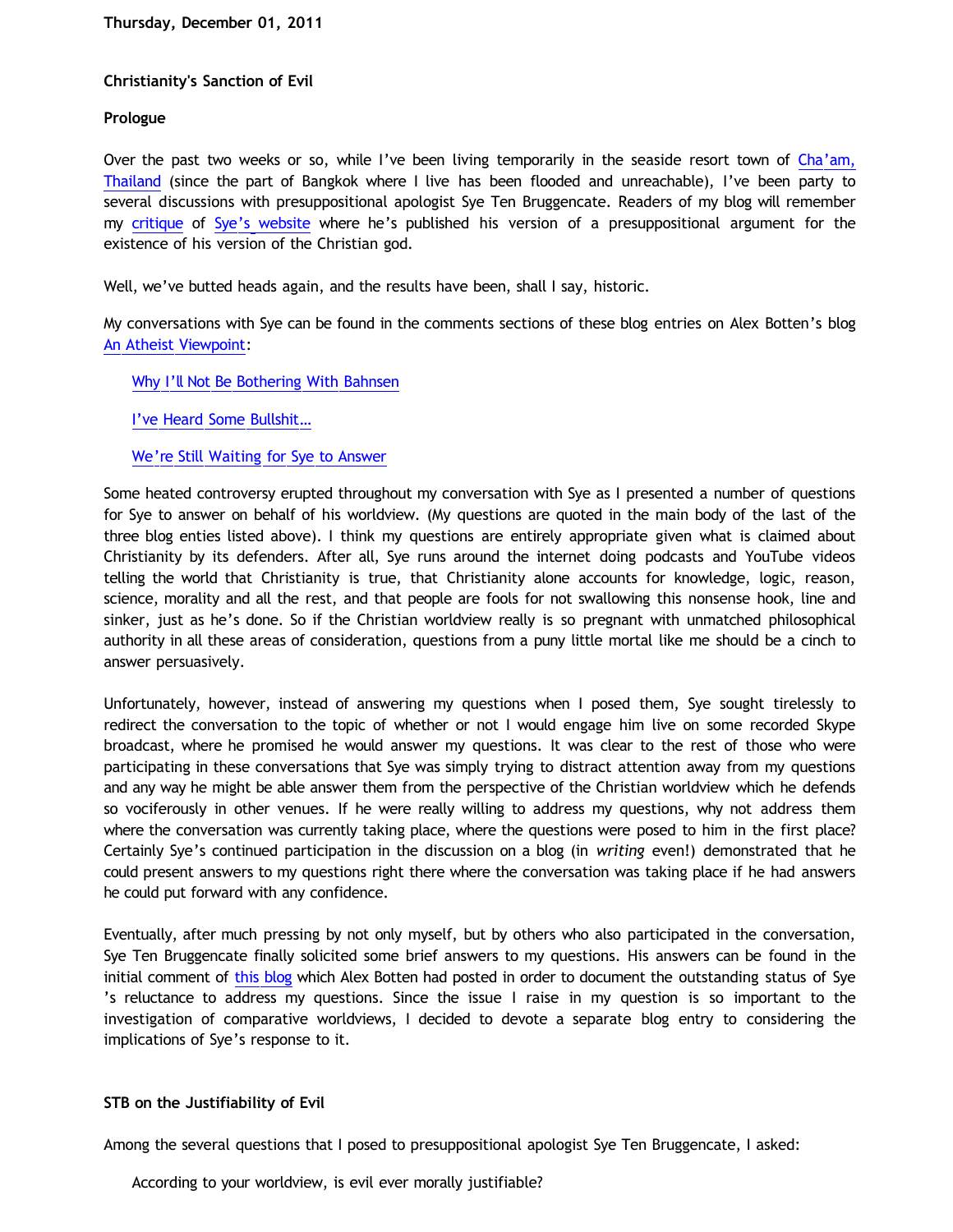Sye's eventual answer to this question was conspicuously terse. He wrote:

"Commission of it, no, ordination of it by God, yes."

In other words, *committing* evil is not morally justifiable, but "ordaining" evil is morally justifiable, so long as the one doing the "ordaining" here is "God." So we have a *yes and no* answer to a *yes or no* question. But given the wording of my question – is evil *ever* morally justifiable? – Sye's answer can only be understood to come out as a *yes*. So just to be clear, Sye gives us a *yes* in response to my question *as it is stated*, so as to say: "Yes, evil *is* morally justifiable."

Answering *yes* to my question is perfectly compatible with the "solution" which Greg Bahnsen offers to settle the problem of evil in his book *Always Ready*. In his "solution" to the problem of evil, Bahnsen holds that the Christian god is "all-good" and "all-powerful," but also acknowledges the existence of evil in the world. How can this be when the world is said to be sourced in an all-good, all-power, indeed *perfect* creator? How does Bahnsen get out of this jam? Simple. He writes:

God has a morally sufficient reason for the evil which exists. (p. 172)

Clearly one would have to suppose that evil is in essence morally justifiable in order to propose the idea that a person "has a morally sufficient reason" for evil in the first place. And here we have presuppositional apologist Sye Ten Bruggencate explicitly affirming as much.

Of course, Sye hopes to camouflage an affirmative response to my question by introducing a distinction within the rubric of evil: on the one hand, there's the "commission" of evil; on the other, there's the " ordination" of it "by God" (as though Christians supposed anyone else could "ordain" evil). By including the qualifier "by God," Sye implies that it would *not* be morally justifiable for *anyone other than the Christian god* to "ordain" evil, supposing such action were possible. But this makes the apologist appear to be special pleading the case. If it's morally justifiable for one person to "ordain" evil, why wouldn't it be morally justifiable for another person to do the same? Apparently for the Christian it depends on *who* is doing the " ordaining" here. This strikes me as similar to saying it's morally justifiable for one person to lie, cheat and steal, but not for anyone else. What justifies such exceptions, especially if morality is supposed to be objective and absolute? Of course, Sye's answer nowhere indicates that he has ready answers to such problems. And if standard presuppositional procedure can serve as an indication of the quality of any would-be answer to such objections, we might expect similarly terse and uninformative clichés which are intended to stop further questioning rather than provide legitimate solutions to such conundrums.

What's noteworthy about Sye's response to my question is that, on the Calvinist interpretation of Christianity (which is typically associated with presuppositionalism from a theological standpoint), a human being could not "commit" evil *unless* "God" *ordained* that he commit it in the first place. In other words, the "ordaining" of evil would have to come *before* any "commission" of evil could take place. Nothing in the " created realm" takes place without the sanctioning incorporation of it within the scheme of "God's plan." And because no one does anything outside of "God's plan," any action one performs must conform entirely *to* that "plan." The "plan" is the preconditional template for any event *actually taking place* in the "created realm" according to deterministic Christianity (which presuppositionalism positively affirms). This would include any action which is *evil* in nature, whether it's a child telling a lie to his mother (e.g., "No, I didn't chop down the cherry tree! Honest, Mom!") to the mass slaughter of millions of Jews (cf. "I vaz only folloving orders!") to the destruction of the Twin Towers (i.e., "Glory to God!").

Indeed, if the Christian god "ordains" evil to take place in the "created realm," what could stop that evil from taking place? What can stand against the omnipotent will of the Christian god? In a contest of wills between the god of Christianity and puny mortals like myself, the Christian god's will is always going to prevail over mine. So on the Christian view of the world, even if I would wish Hurricane Katrina to fizzle out before hitting New Orleans, if the Christian god wills that it destroy the city, it will. The destructive force (in this case a natural evil) has been "ordained" by the Christian god to deliver is decimating blow to human civilization, and nothing in "creation" can stop it. The "ordaining" of evil cannot be successfully opposed by anything in the Christian god's "created realm," and no evil could occur without first being "ordained" by the Christian god. So the "commission" of evil is always an *effect* that follows the "ordaining" of evil "by God." The Christian god, then, by *choosing* to "ordain" evil (it could have chosen *not* to "ordain" evil) is the *cause*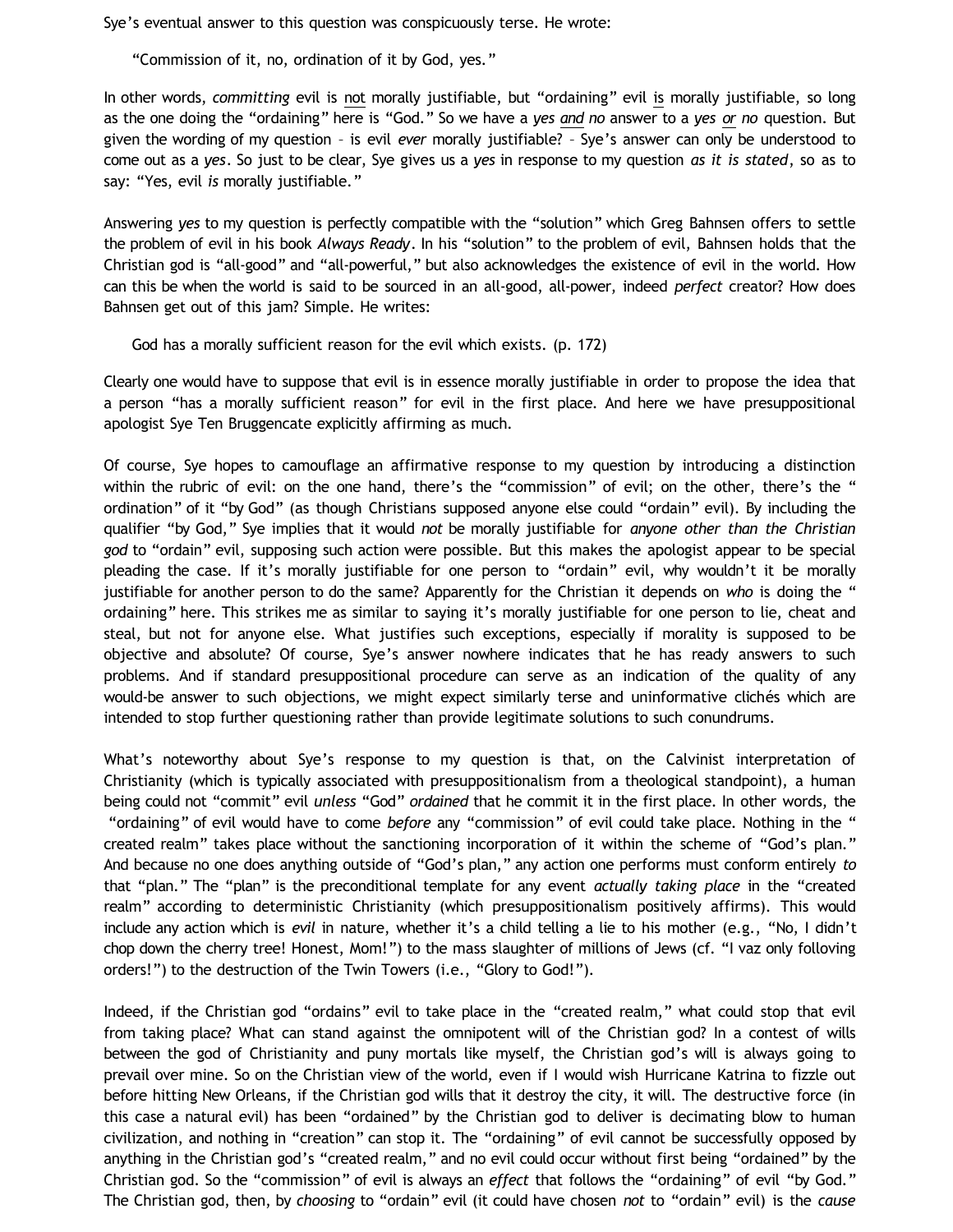of evil, for in Christianity, there is no resisting of the Christian god's will. Evil therefore finds its source in the Christian god. Given the view that evil is morally justifiable on Christianity's premises, this conclusion is unavoidable. Perhaps this is why Sye was reluctant to face my questions for over a week.

So why would an all-good, all-holy, all-perfect and all-loving deity *choose* to "ordain" evil in the first place? What would *motivate* such a being to "ordain" evil? Evil results in the destruction of values. Why would an all-good, all-holy, all-perfect and all-loving deity *choose* to have values destroyed? What value is gained by destroying values? And if it's "morally justifiable" to destroy values, isn't any supposed "value" that is said to be gained by destroying values also justifiably subject to destruction as well?

The upshot is that Sye cannot give an unqualified "*no*" in response to this question. According to his worldview, there is a sense in which evil *is* morally justifiable. This is the *Christian worldview* we're talking about. According to one of its spokesmen, the Christian worldview allows for cases in which evil *is* morally justifiable. In other words, as a worldview, it does not take a firm, absolute and uncompromising stand against evil, but in fact allows it under certain circumstances. In fact, the Christian worldview allows for evil in achieving some "holy purpose." According to Christianity, then, evil is ultimately moral!

Sye does not explain how the "ordination" of evil "by God" can be morally justifiable, even though it is preconditional to any *commission* of evil as we have seen. It strains credibility to suppose that *committing* evil is not morally justifiable while the *ordination* of evil, which is the precondition to any commission of evil, *is* morally justifiable. Sye leaves these matters completely untouched, as though they couldn't possibly be an issue to be concerned about, or as though he preferred to keep them undisclosed.

In his brief answer to my question, Sye leaves all these issues completely untouched. But it's clear that if the Christian god "ordains" evil – which is really just another way of saying it compels lesser beings which cannot resist its will to perform evil actions by some divine injunction – then clearly it is essentially *forcing* other beings to do what Sye says is *not* morally justifiable. Thus on the Christian worldview, doing something that one cannot resist doing is *not* morally justifiable, while

choosing to compel lesser beings to do something that is not morally justifiable, *is* morally justifiable. Go figure.

But these objections are indeed perfectly valid considering what Christianity teaches. The Christian worldview teaches that its god is in control of everything that happens within the "created realm," which of course includes human activity. This view is affirmed repeatedly in the presuppositionalist literature. For example:

God controls whatsoever comes to pass. (Cornelius Van Til, *The Defense of the Faith*, p. 160)

God's thoughts make the world what it is and determine what happens – which is why all facts are revelatory of God… (Greg Bahnsen, *Van Til's Apologetic: Readings & Analysis*, p. 243)

God controls all events and outcomes (even those that come about by human choice and activity) and is far more capable and powerful than modern machines. (Greg Bahnsen, *Van Til's Apologetic*, p. 489n.43)

Also, the Christian god is said to have a *will*: it does what it *chooses* to do. It is not restricted by something outside its control, since there is nothing outside its control. There is nothing metaphysical which constrains the Christian god's choices or limits the range of its will. And nothing external to the Christian god compels it to make one set of choices as opposed to another. It sets the rules everywhere and always. It is "free" to do what it chooses, and has the power to do whatever it wants to do. If it wants X done, nothing can stand in its way of making X happen.

So any lesser being which is "ordained" by the Christian god to "commit" evil, will "commit" evil by virtue of divine ordination.

So this raises a number of questions, such as: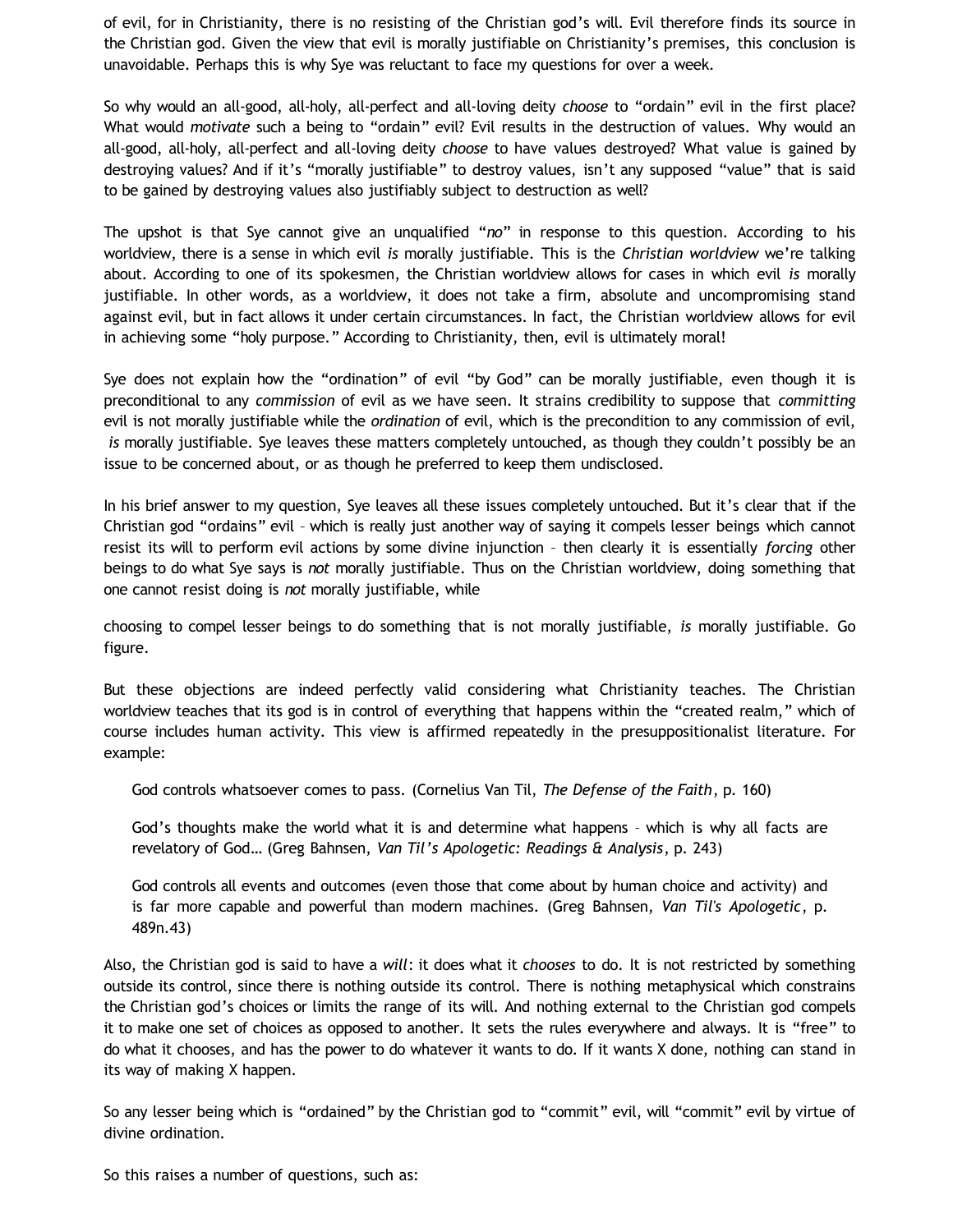*Why isn't "ordaining" evil, itself evil?*

Or:

*How could "ordaining" evil be legitimately construed as a good?*

Or:

*How could "ordaining" evil be morally justifiable?*

Or:

*How is being the ordainer of evil not also being the author of evil?*

Or:

*How is being the one who "ordains" evil not also the one who authors evil?*

Or:

*By saying that "God ordains evil," how is this not ultimately saying that evil originates with said god?*

Or:

*How is ordaining evil not a species of committing evil?*

There seems to be no answer to any of these questions which would positively recommend Christianity as a moral worldview, let alone preserve its self-bestowed title as the *only* worldview which can offer an objective standard for morality.

It seems that if a *truly* good person has a choice between "ordaining" evil and *not* "ordaining" evil, he would – being a *truly* good person – choose *not* to "ordain" evil by virtue of his goodness. A *truly* good person would *not* choose to "ordain" evil, since a *truly good* person will stand against evil every opportunity he has. Which means: to any extent he has any influence over a situation, he will not allow evil to happen.

But according to Christian mythology, the Christian god has a long and detailed history of allowing evil to happen. From allowing Adam and Eve to fall to allowing vicious persons torture and execute its own son, the Christian god is characterized throughout the bible as having the power to stop evil in its tracks – even before it has a chance to get rolling – but standing idly by in spite of its alleged goodness and allowing evil to take its course on human values. According to Christianity's own narratives, evil could find no better friend than the Christian god.

Something else that's curious is the fact that [thesaurus.com](http://thesaurus.com/browse/ordain) suggests "commission" as a synonym for " ordain." But clearly Sye's answer assumes a significant difference between these two concepts. Unfortunately he does not explain what that assumed difference may be and how it is relevant to his duplicitous answer. At any rate, it would be interesting to examine the apologists' explanations for how the "ordination" of evil is not itself an act of evil. Don't be surprised to find different explanations in conflict with one another, even though Christians are all supposed to be "of one accord."

# **In Conclusion…**

The foregoing is not some petty gripe against the Christian god (for it is [merely imaginary](http://bahnsenburner.blogspot.com/2010/05/imaginative-nature-of-christian-theism.html) in the first place), *but a powerful and damning indictment against the Christianity as a viable worldview and the claim that it provides the necessary foundations for morality*. Flat and simple, Christianity holds that evil is morally justifiable. Without this underlying premise, Christianity has no "solution" to the problem of evil; and by incorporating claims which assume this premise, apologists give away the fact that it really has no solution to the problem of evil to begin with. For by offering the view that "God has a morally sufficient reason for the